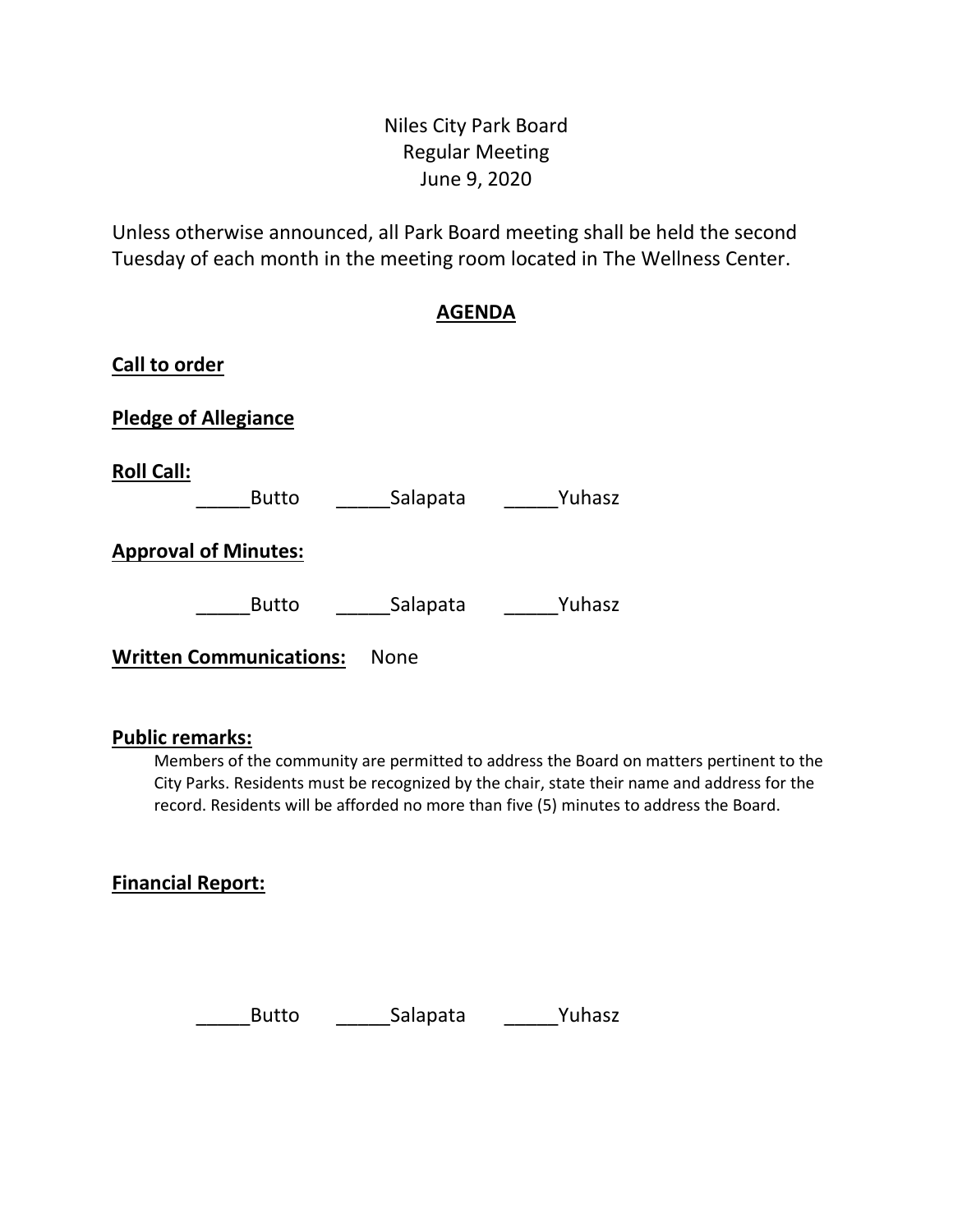# **Board Recommendations:**

Butto Salapata Puhasz

### **Director's Recommendations:**

- 1. To enter into an agreement with Peak Software Systems for Recreation Software for Wellness Center and the Niles City Parks in the amount of :
- 2. Year 1
	- a. Ongoing License \$ 5,045.00
	- b. New Service \$ 2,500.00
	- c. Scanner and Fobs \$890.00 i. Total: \$8455.00
- 3. Year 2 \$5,045.00

\_Butto \_\_\_\_\_\_\_\_\_Salapata \_\_\_\_\_\_\_\_\_Yuhasz

**Directors Report:**

- **1. Re Opening of Wellness Center**
	- **a. Sanitation – Moving of Equipment -**
	- **b. Hours**
	- **c. Guidelines – Posted throughout the facility**
- **2. Schedule – Membership and Monthly passes only No Day Passes**
	- **a. June 1, 2020 –**
		- **i. Track & Fitness Facility Opened**
	- **b. June 8, 2020**
		- **i. Silver Sneakers M-W-F 10:00 AM – 11:00 AM**
	- **c. June 15, 2020**
		- **i. Pickle Ball M – F 8:00 AM – 12:00 AM**
		- **ii. Zoomba – June 18, 2020 5:30 PM – 6:30 PM**
- **3. Future Plans**